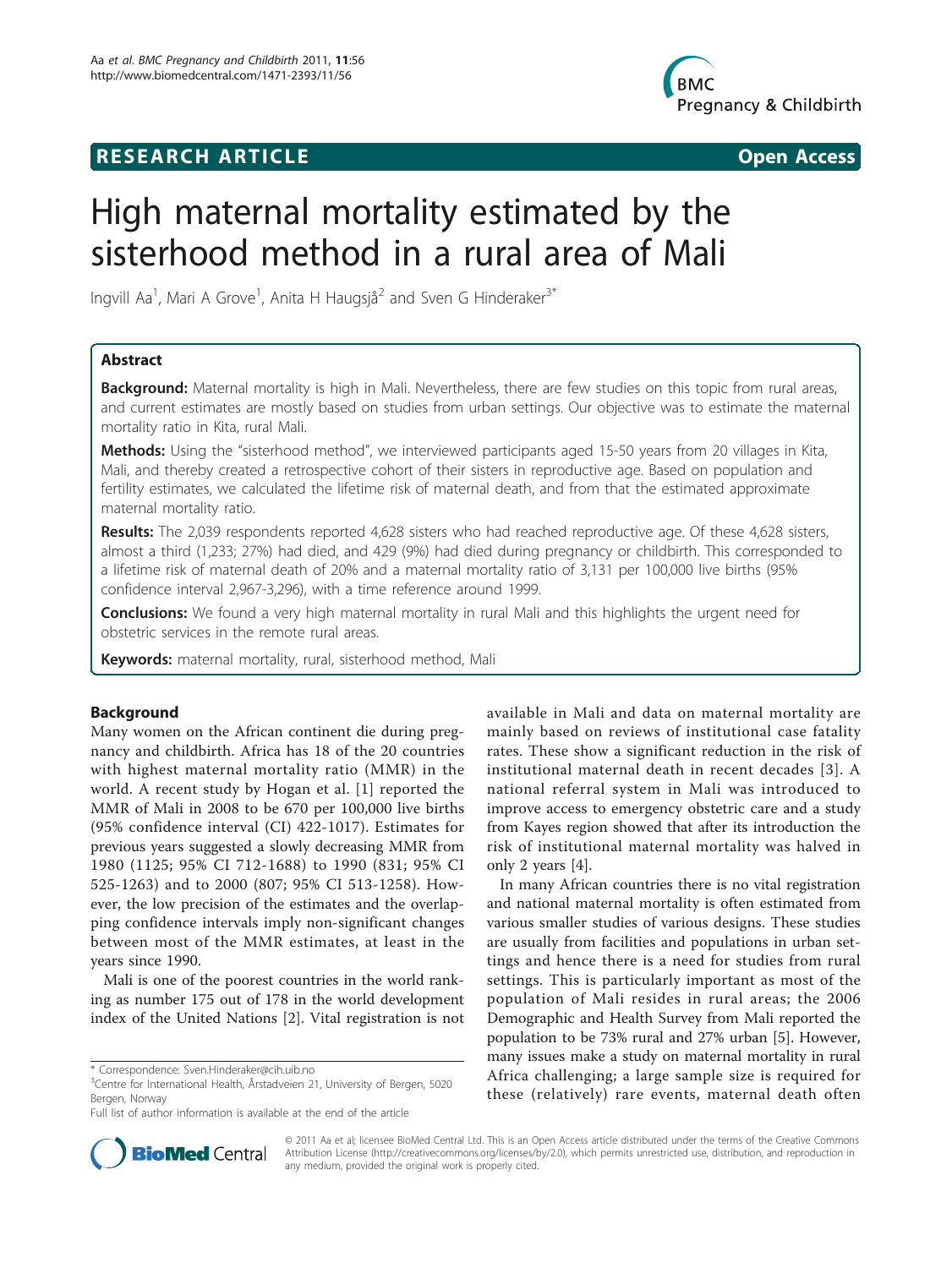occurs at home, and follow-up studies take time. The "sisterhood method" for estimating the MMR is therefore an ideal method for estimating MMR in such settings as it requires a smaller number of respondents compared with vital registration and cohort studies; the data collection for this method is retrospective, simple, quick, and based on information about maternal deaths among the sisters of the respondents [\[6](#page-4-0)[,7](#page-5-0)]. The method cannot be used to assess trends, however.

Our objective was to estimate the MMR in a rural setting in western Mali by using the sisterhood method.

## Methods

A maternal death is "the death of a woman while pregnant or within 42 days of termination of the pregnancy, irrespective of the duration and site of the pregnancy, from any cause related to or aggravated by the pregnancy or its management" [\[8](#page-5-0)]. In situations where identification of the cause of death is difficult another index can be used, namely "pregnancy related deaths". Pregnancy related deaths have the same definition as maternal deaths except they include all causes of death. The latter is simpler to measure by the sisterhood method. It provides a good estimate of maternal mortality, although the inclusion of deaths due to non-pregnancy related causes (such as violence and car crashes) means that some overestimation is inevitable. The reproductive age for estimating maternal mortality using the sisterhood method includes the years between 15 and 50 years, but in the study area it was observed that young women sometimes got married at 13 years of age. We therefore used 13 years of age as the start of reproductive age. Even though in our study area many respondents did not know the exact age of their sisters they clearly understood the concept of "reproductive age". Since a sister in this community could be any woman of same age group, or any woman with whom the participant has some family relation, we were careful to focus very specifically on sisters born to the same mother.

Our study design was based on the "indirect sisterhood method" and this represents a retrospective cohort study [[6\]](#page-4-0). The respondents were males and females 15- 49 years of age and the inclusion criteria for reported sisters required that they had been born to the same mother as the respondent and had reached reproductive age (13 years). By interviewing people about their sisters, we created a cohort of women considered to be at risk of maternal death. Follow-up information for the identification of maternal deaths was collected from the respondents through the same interview process.

The western part of Mali is Région de Kayes and borders Senegal, Guinea and Mauritania. It is one of the poorer and less developed regions of Mali. The 2006 Demographic and Health Survey from Mali reported illiteracy to be 73% for females and 64% for males [[5](#page-4-0)]. The infrastructure is not well developed, without proper roads and with limited access to health services, especially during the rainy season. It is estimated that in Kayes region as a whole 35% of the population need to access transport services in order to reach health facilities, and this is especially pronounced in rural areas [\[5](#page-4-0)]. However, more recently a new main road passable in all seasons has been constructed in the area. Deliveries often take place at home without a skilled birth attendant, particularly in rural areas [\[9](#page-5-0)].

The study setting was an area of 20 rural villages of Cercle de Kita in Region de Kayes of Mali. A development assistance project with emphasis on health issues was initiated here by expatriates in collaboration with national authorities as there was a need to improve knowledge about preventing maternal deaths in the area. Urbanization during the time in question has not been high [[10\]](#page-5-0). This is important as migration could have compromised the completeness of the information gathered by failing to report dead sisters who had migrated. Sample size calculations were carried out to ensure a reasonably reliable estimate of maternal mortality. In order to estimate the MMR with 80% power and 95% confidence level, given a mortality level between 1,500 and 2,500 per 100,000 live births, at least 3000 sisters are needed.

The outcome measure was the maternal mortality ratio (MMR), where the numerator was the number of maternal deaths that occurred during a calendar year, and the denominator was the number of live births in the same year. The age of the respondents was 15-49 years and this was reflected in the "observation period" of the sisters at risk and in the MMR calculation. Thus, the estimated MMR did not refer to the MMR during the period of data collection; rather, the calculated MMR applied to the calendar period when the sisters in the study lived through their reproductive years. Analyses were disaggregated by the location of the respondents in order to obtain estimates of village-specific maternal deaths, i.e. respondent location was used as a proxy for the location of the sister. Age at death was not available in our study. The indirect sisterhood method of estimating MMR has been used and validated in previous studies [[7,11\]](#page-5-0).

## Data collection

Data collection was carried out during October 2007 by local health workers, supervised by some of the authors. The local health workers were fluent in the local language and did not get remunerated for this study. Respondents from the general population were approached at random in public places in 20 villages. In addition to recording the age of the respondent the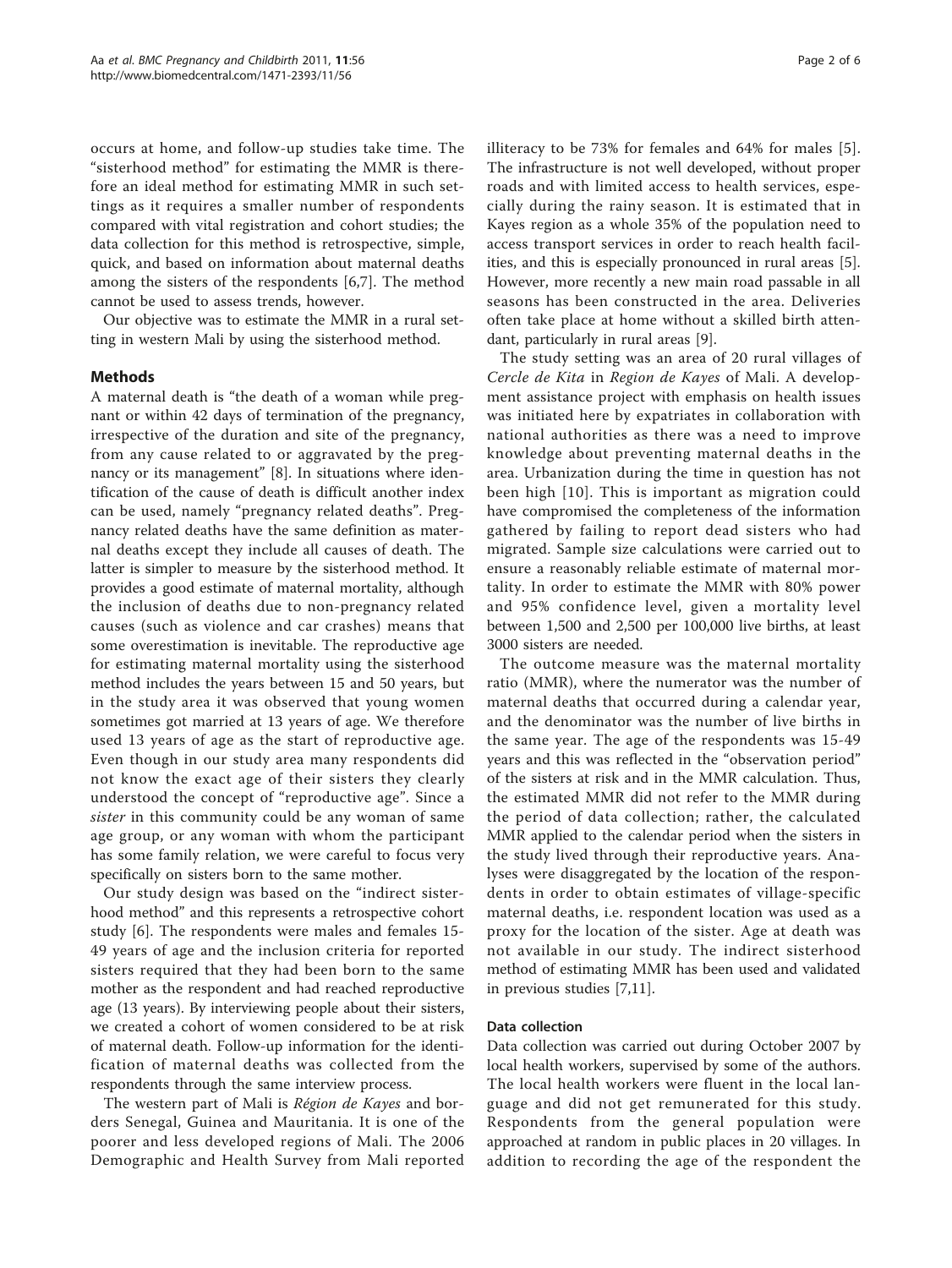questions posed were as follows: 1) How many sisters have you ever had who reached reproductive age (13 yrs)? 2) How many of these sisters are alive? 3) How many of these sisters are dead? 4) How many of the dead sisters died during pregnancy, labour or within 42 days after the delivery? These four questions were translated into French, and from French into the local language with the help of field assistants. The local health workers who carried out the interviews were trained in the interviewing process and their interview technique were pilot-tested on a few persons before data collection was initiated. The period of 42 days in question 4 was rounded to 6 weeks.

For each 5-year group the number of sisters exposed to the risk of maternal death and the duration of their exposure (i.e., the number of reproductive years) was calculated by multiplying the number of sisters by an empirical adjustment factor for that age group (e.g., a respondent above 60 years would have a factor of 1.0 meaning that all their sisters had been observed for their entire reproductive period). This adjustment factor was assumed to be independent of location. The lifetime risk of maternal death (LTR) was calculated using the total number of maternal deaths divided by the estimated total number of sisters exposed. Estimates of TFR were obtained from United Nations reports which estimated that the total fertility rate (TFR) in Mali decreased moderately by 16% from 1975-1980 to 2005- 2010 [[12\]](#page-5-0). In 1996, the TFR in Mali was 6.7; in Bamako it was 4.7 and in Kayes it was 6.9, which we used in our calculations [[13\]](#page-5-0). The following formula from Graham [[6](#page-4-0)] was used to calculate the approximate MMR from the LTR:  $MMR = 1 - [(1-LTR)1/TFR]$ . The formula for calculating the time reference was obtained from the same source. Ethics approval for research was obtained from Centre National de la Recherche Scientifique et Technologique in Bamako.

# Results

Of the 2,070 interviews carried out, 31 were excluded due to inconsistencies, errors or missing values. Among the remaining 2,039 participants there were 748 men (37%) and 1,291 women (63%), reporting a total of 4,628 sisters of reproductive age of whom 1,233 (27%) had died; 429 (9%) had died during pregnancy and childbirth. Table 1 shows the estimated number of sisters exposed, by 5-year age group, and the estimated lifetime risk for the entire cohort. The total lifetime risk of maternal death was 19.7%, and given a TFR of 6.9 in the region this corresponded to an estimated maternal mortality ratio of 3,131 per 100,000 live births (95% CI 2,967-3,296). Assuming a lower TFR of 5.0 yielded an MMR of 4,294 per 100,000 live births (95% CI 4,072- 4,520), while a TFR of 7.5 resulted in an MMR of 2,884 per 100,000 live births (95% CI 2,733-3,036). The approximate time reference for the MMR estimate was the year 1999, eight years before the interviews. Villagespecific analyses showed that more than 15% of the sisters identified from the villages of Makana, Bafing-Makana, Koba, Fangalakouta and Kologon had suffered a pregnancy related death (Table [2\)](#page-3-0). In these same villages, approximately 40% or more of the sisters identified had died from any cause.

# **Discussion**

Our study from rural Mali documented a maternal mortality ratio (MMR) of more than 3,000 per 100,000 live births. This MMR is much higher than the latest national estimates suggesting the MMR in Mali to be below 1000 maternal deaths per 100,000 live births [[1,](#page-4-0)[14\]](#page-5-0). Our study appears to be the first study on MMR from rural Mali, and it estimated the MMR with a timereference point around the calendar year 1999. Other studies show a lower MMR than ours in Mali, and this may be partly because our study area was distinctly

Table 1 Responses of 2039 respondents about their sisters' vital status and lifetime risk of maternal death in Kita, Mali, 2007.

| Col.1                              |     | Col.2                        | Col.3                         |      | Col.4                                            |     | Col.5                               | Col.6                | Col.7                                   | Col.8                        |
|------------------------------------|-----|------------------------------|-------------------------------|------|--------------------------------------------------|-----|-------------------------------------|----------------------|-----------------------------------------|------------------------------|
| Age group of<br>respondent (years) |     | No. of<br>respondents<br>(%) | No. of sisters<br>$\geq$ 13 y |      | No. of<br>sisters $\geq 13$<br>y who died<br>(%) |     | No. of<br>maternal<br>deaths<br>(%) | Adjustment<br>factor | Sisters exposed<br>$(Col3 \times Col6)$ | Lifetime risk<br>(Col5/Col7) |
| $15 - 19$                          | 485 | (24%)                        | 886                           | 210  | (24%)                                            | 81  | (9% )                               | 0.107                | 95                                      |                              |
| $20 - 24$                          | 294 | (14% )                       | 668                           | 123  | (18%)                                            | 38  | (6%)                                | 0.206                | 138                                     |                              |
| $25 - 29$                          | 248 | (12%)                        | 631                           | 129  | (20%)                                            | 50  | (8%)                                | 0.343                | 216                                     |                              |
| $30 - 34$                          | 288 | (14% )                       | 704                           | 156  | (22%)                                            | 49  | (7%)                                | 0.503                | 354                                     |                              |
| 35-39                              | 250 | (12%)                        | 576                           | 161  | (28%)                                            | 57  | $(10\%)$                            | 0.664                | 382                                     |                              |
| $40 - 44$                          | 237 | (12%)                        | 562                           | 203  | (36%)                                            | 77  | (14% )                              | 0.802                | 451                                     |                              |
| 45-49                              | 238 | (12%)                        | 601                           | 251  | (42%)                                            | 77  | (13%)                               | 0.9                  | 541                                     |                              |
| <b>Total</b>                       |     | 2039 (100%)                  | 4628                          | 1233 | (27%)                                            | 429 | (9%)                                |                      | 2177                                    | 0.197                        |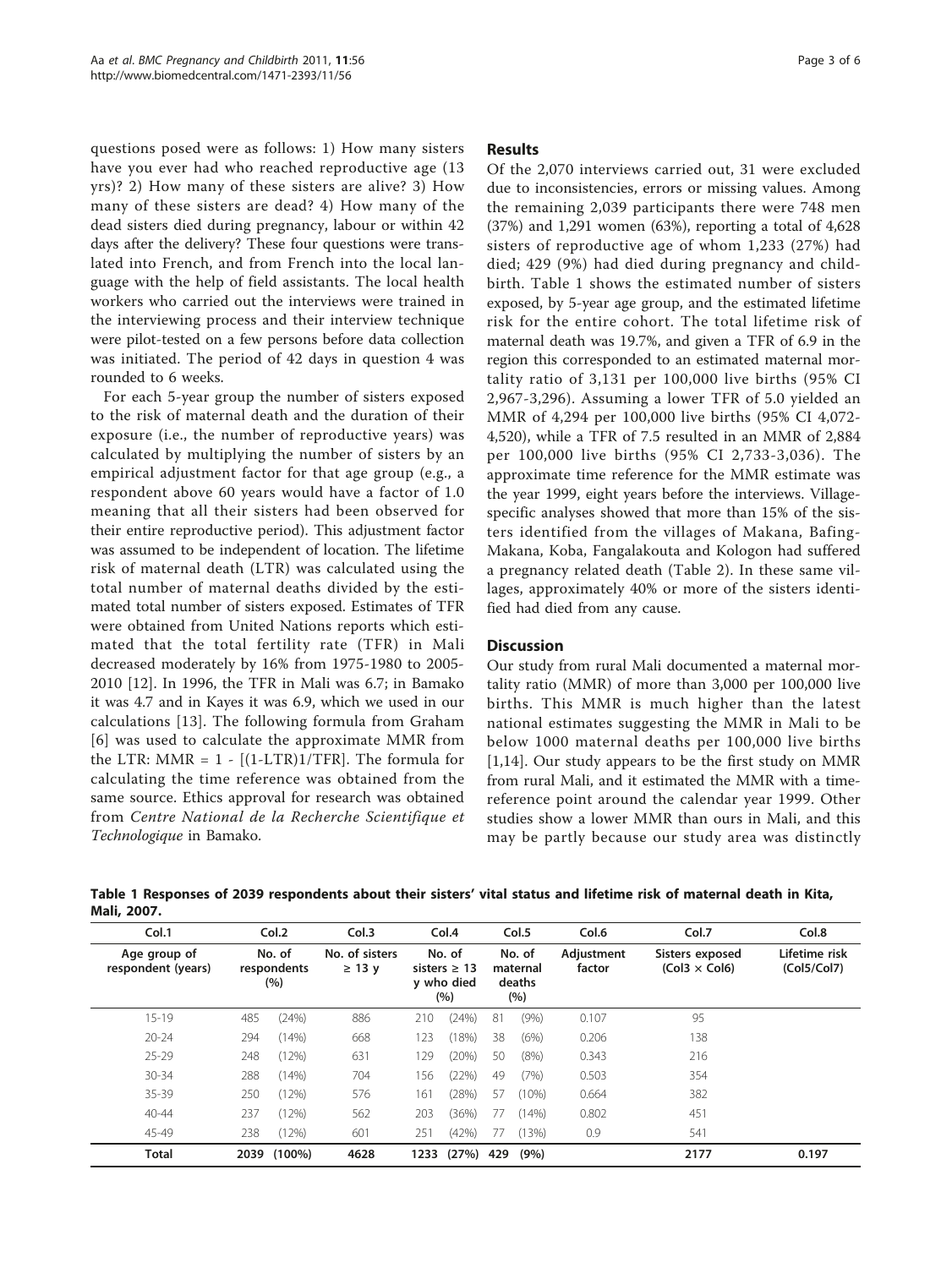| Village                    | Sisters who reached 13 y |      | Sisters $\geq$ 13 y who died | Maternal deaths among sisters $\geq 13$ y |       |  |
|----------------------------|--------------------------|------|------------------------------|-------------------------------------------|-------|--|
| Bafing-Makana <sup>1</sup> | 217                      | 127  | (59%)                        | 41                                        | (19%) |  |
| Bagnakafata                | 297                      | 70   | (24%)                        | 15                                        | (5%)  |  |
| Behon                      | 210                      | 41   | (20%)                        | 12                                        | (6% ) |  |
| Biliko                     | 172                      | 18   | (10%)                        | 6                                         | (3%)  |  |
| Bougaribaya                | 359                      | 103  | (29%)                        | 31                                        | (9% ) |  |
| Darsalam                   | 344                      | 73   | (21%)                        | 11                                        | (3%)  |  |
| Fangalakouta <sup>2</sup>  | 214                      | 81   | (38%)                        | 39                                        | (18%) |  |
| Faramansonia               | 147                      | 14   | (10%)                        | 4                                         | (3%)  |  |
| Katabantakota              | 213                      | 20   | (9% )                        | 10                                        | (5%)  |  |
| Katakoto                   | 201                      | 22   | $(11\%)$                     | 6                                         | (3%)  |  |
| Koba                       | 149                      | 65   | (44%)                        | 28                                        | (19%) |  |
| Kobarounto                 | 345                      | 120  | (35%)                        | 29                                        | (8%)  |  |
| Kokofata                   | 188                      | 67   | (36%)                        | 23                                        | (12%) |  |
| Kologon <sup>3</sup>       | 205                      | 107  | (52%)                        | 37                                        | (18%) |  |
| Koronouna                  | 156                      | 21   | (13%)                        | 6                                         | (4% ) |  |
| Kouloubou                  | 401                      | 56   | (14%)                        | 27                                        | (7% ) |  |
| Koumakire                  | 210                      | 63   | (30%)                        | 15                                        | (7%)  |  |
| Makana <sup>4</sup>        | 261                      | 127  | (49%)                        | 74                                        | (28%) |  |
| Sitaninkoto                | 339                      | 38   | $(11\%)$                     | 15                                        | (4% ) |  |
| Total                      | 4628                     | 1233 | (27%)                        | 429                                       | (9% ) |  |

<span id="page-3-0"></span>Table 2 Reported vital status of sisters of 2039 respondents in 20 villages in Kita, Mali.

1. Bafing-Makana: 60 km from nearest health centre;

2. Fangalakouta: 50 km from nearest health centre;

3. Kologon: 25 km from nearest health centre;

4. Makana: 8 km from nearest health centre, isolated in rainy season

rural, as opposed to the location of studies that informed other estimates. A population based prospective follow-up study with data from the early 1990s with 5,782 pregnant women in urban/semiurban Mali observed 15 deaths and yielded an MMR of 327 per 100,000 live births (95% CI 180-510) [[15\]](#page-5-0). An ecological study with data mostly from the 1990s found, not surprisingly, that the MMR was higher in rural (601/ 100,000 live birth, 95% CI 529-679) than in urban areas (241/100,000 live births, 95% CI 172-330). This likely reflects the differential availability of emergency obstetric services [\[16](#page-5-0)].

Our study provides a quick reference point for MMR in a rural poorly developed area with a particularly low literacy rate and poor access to health services. Some villages had particularly high maternal mortality, and these villages also had a higher overall mortality rate. Villages with high mortality rates were all remotely located and this underscores the importance of access to health services for the prevention of maternal deaths. Efforts to improve the infrastructure and access to health services in rural areas will probably have a great impact on maternal health. Our study was not designed to detect recent changes in maternal mortality, however, and cannot provide estimates of changes in maternal mortality.

The youngest group of respondents in our study reported that 81 (9%) of their sisters suffered a maternal death. This represents a very high maternal mortality experience as the number of sisters exposed to maternal death was small (95). Age of marriage in the study area was as low as 13 years, in contrast to the 15 years observed in other studies [[6\]](#page-4-0). Low age at marriage could potentially explain the high MMR among the sisters of the youngest respondents, but we could not verify this in our study as we did not have information on the age of the deceased. The deaths in question would have been more recent and information from the youngest respondents was likely more rather than less reliable. Excluding the youngest age group of respondents from the cohort of respondents did not alter the estimated MMR substantially; the MMR remained above 2500 deaths per 100,000 live births. Also, sensitivity analyses showed that alternative assumptions about fertility rates (TFR 9% higher or 28% lower), still resulted in MMR estimates that were well above 2,500 per 100,000 live births. Furthermore, migration out of this area may have led to respondents to miss recalling some of their dead sisters, hence underestimating the maternal mortality ratio.

Deaths due to abortions and ectopic pregnancies may have been misclassified as deaths due to causes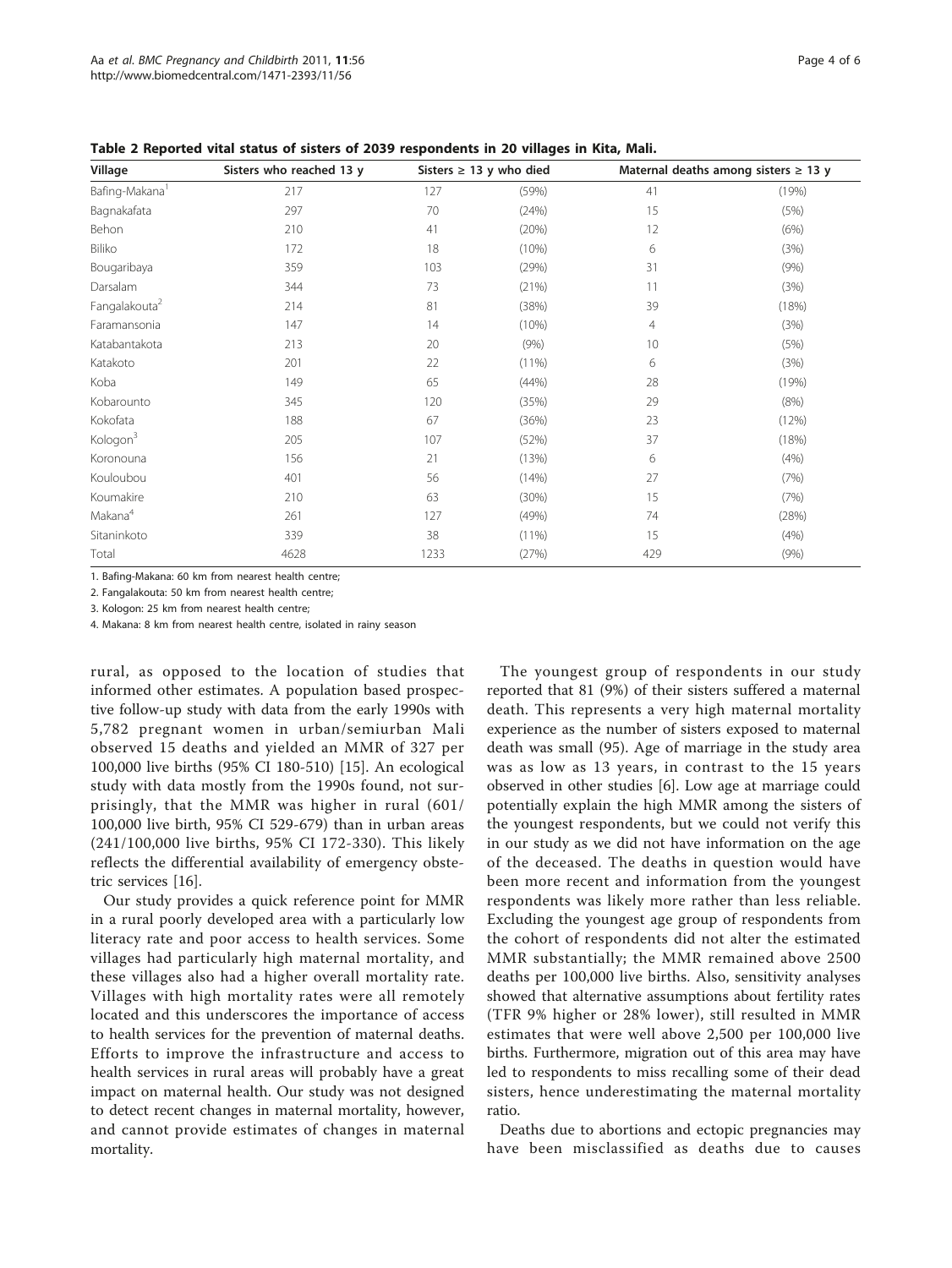<span id="page-4-0"></span>unrelated to pregnancy or childbirth and this could have also resulted in an underestimate of the MMR. The frequency of ectopic pregnancies may be in the order of 1% of all pregnancies [[17\]](#page-5-0). Although abortion rates have been increasing in this area the issue remains a sensitive topic and abortion related deaths may have been concealed by respondents. A few abortion related deaths were reported, although we suspect that such deaths may have resulted in an underestimated rather than overestimated MMR.

Our study has several limitations. It refers to the prevailing MMR around 8 years before data collection, and cannot provide the most recent MMR for the study area. Our study sample was taken from Kita and the situation is probably fairly similar to other remote rural areas of Mali. However, differences in access to health services could easily make our results less generalizable to other rural areas. The very high illiteracy rate could have led to misunderstandings during the interviews. To avoid this problem we selected data collectors who were permanent residents and health facility workers in the area; they knew the language and culture very well. Repeated interview for verification of the response was not done. However, looking at the data we see that on average the respondents had between 2 and 3 sisters, increasing by age of respondent. This is expected in a setting with a TFR around 6, and suggests that the study respondents' information was reliable.

Rural areas of Mali need continued strong support for emergency obstetric care services, combined with improvement in roads and transport. As previously mentioned, one important change in health services in the study area had been introduced [4], with the construction of a new main road. The national policies pertaining to emergency obstetric care have changed following WHO recommendations and this includes a system for referral and transport, and cost sharing with communities [\[18](#page-5-0)]. In the southern region of Mali, emergency obstetric care services have been organized with assistance from the Save the Children Fund. Although increased utilization of these health services has occurred, the services still need quality improvement [[19\]](#page-5-0).

Another limitation of our study is that we do not know where the sisters in the cohort were living, and we used the village of the respondents as a proxy for the residence of their sisters. It is not surprising that the maternal mortality varies between villages, as access to health services differs from one village to another. However, our sample size was not designed to permit village-specific comparisons. Nevertheless, our findings are plausible and show that more remote villages have more maternal deaths. The regional authorities should ensure that emergency obstetric care services are offered to every woman in need, taking into account the large seasonal differences in transport accessibility. Furthermore, creating trust by giving good quality services is important for increasing health service utilization [[20](#page-5-0)].

### Conclusion

Our study showed that in this remote rural area of Mali there was an alarmingly high maternal estimated mortality ratio of 3,131 (95% CI 2967-3296) maternal deaths per 100,000 live births. The government's focus on emergency obstetric care services will hopefully improve the situation for mothers.

#### List of abbreviations

CI: confidence interval; LTR: life time risk (of maternal death); MMR: maternal mortality ratio; TFR: total fertility rate.

#### Acknowledgements and funding

We are grateful to Mr Ismael Simaka and the administration office in Kita for advice and assistance with permits. We thank the field assistants for the data collection. We are very grateful to Dr. Amadou Touré who assisted the project in the initial phase in the field.

#### Author details

<sup>1</sup>Medical Faculty, University of Bergen, 5020 Bergen, Norway. <sup>2</sup>Normisjon, P. b.7153, St.Olav plass, 0130 Oslo, Norway. <sup>3</sup>Centre for International Health Årstadveien 21, University of Bergen, 5020 Bergen, Norway.

#### Authors' contributions

IA and MAG planned the study, collected, entered and analysed the data and wrote the first draft. SGH supervised the whole process, reviewed and modified the drafts. AHH assisted in the field, reviewed the drafts and participated in the discussion. All authors read and approved the final manuscript.

#### Authors' information

The authors IA and MAG are medical undergraduates at University of Bergen. AHH is a public health nurse and was a missionary in Mali. SGH is a medical doctor and associate professor at the University of Bergen.

#### Competing interests

The authors declare that they have no competing interests.

Received: 12 January 2011 Accepted: 3 August 2011 Published: 3 August 2011

#### References

- Hogan MC, Foreman KJ, Naghavi M, Ahn SY, Wang M, Makela SM, et al: [Maternal mortality for 181 countries, 1980-2008: a systematic analysis of](http://www.ncbi.nlm.nih.gov/pubmed/20382417?dopt=Abstract) [progress towards Millennium Development Goal 5.](http://www.ncbi.nlm.nih.gov/pubmed/20382417?dopt=Abstract) Lancet 2010, 375:1609-23.
- 2. United Nations: Human development report 2006. Beyond scarcity: Power, poverty, and the global water crisis. New York: United Nations Development Programme; 2006.
- 3. Teguete I, Traore Y, Dennis N, Mounkoro N, Traore M, Dolo A: [A 19-year](http://www.ncbi.nlm.nih.gov/pubmed/19944419?dopt=Abstract) [retrospective investigation of maternal mortality at Point G National](http://www.ncbi.nlm.nih.gov/pubmed/19944419?dopt=Abstract) [Hospital, Bamako, Mali.](http://www.ncbi.nlm.nih.gov/pubmed/19944419?dopt=Abstract) Int J Gynaecol Obstet 2010, 108:194-198.
- 4. Fournier P, Dumont A, Tourigny C, Dunkley G, Drame S: [Improved access](http://www.ncbi.nlm.nih.gov/pubmed/19197402?dopt=Abstract) [to comprehensive emergency obstetric care and its effect on](http://www.ncbi.nlm.nih.gov/pubmed/19197402?dopt=Abstract) [institutional maternal mortality in rural Mali.](http://www.ncbi.nlm.nih.gov/pubmed/19197402?dopt=Abstract) Bull World Health Organ 2009, 87:30-38.
- 5. Samaké S, Traoré SM, Ba S, Dembele E, Diop M, Mariko S, et al: Enquête Demographique et de Santé du Mali 2006. Calverton, Maryland, USA: Macro International Inc; 2007.
- 6. Graham W, Brass W, Snow RW: [Estimating maternal mortality: the](http://www.ncbi.nlm.nih.gov/pubmed/2734809?dopt=Abstract) [sisterhood method.](http://www.ncbi.nlm.nih.gov/pubmed/2734809?dopt=Abstract) Stud Fam Plann 1989, 20:125-135.